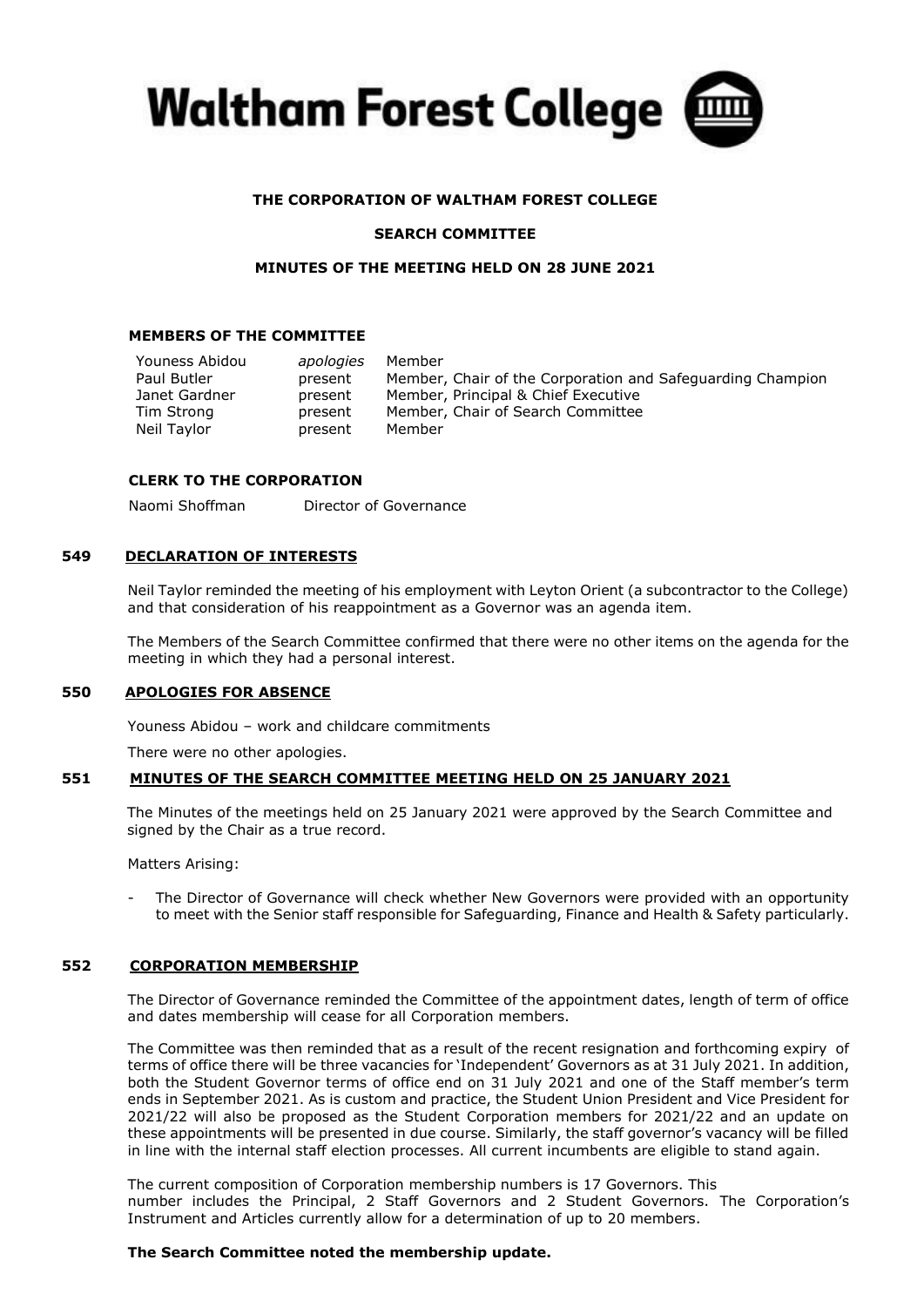

## **553 EXTENSION OF MEMBERS APPOINTMENTS**

The Committee were advised that the following two members were appointed in September 2020 for an initial term of one year: Michael Eichhorn and Jacqueline Young

The Chair of the Corporation reported that he had met with both members and provided feedback on the meetings and highlighted the excellent contributions both members have made over the past year and so he has no hesitation in recommending that their respective appointments be extended for the full term. The Search Committee having considered and discussed the feedback agreed that both member's appointments should be extended.

#### **The Search Committee agreed to recommend to the Corporation that:**

**The appointments of Michael Eichhorn and Jacqueline Young be extended for the full four year term (till September 2023).**

#### **554 INTERVIEW AND APPOINTMENT OF INDEPENDENT GOVERNORS**

The Director of Governance reported that a skills audit of the current membership was carried out in May 2021 and the following skills gaps were identified:

- Educational acumen
- Financial experience
- Audit experience
- Legal experience
- Employer engagement
- Knowledge of the local area/community/businesses
- Digital skills
- Property and Capital Builds

A recruitment drive via the Inspiring Governance in FE website had proved very successful and there were over a dozen applications. Suitable applicants were invited by TEAMS, for an informal 'meet and greet' session with the Principal and Director of Governance.

Six applicants had each been invited to join the meeting for a formal interview with members of the Search Committee. Having formally met and interviewed the 6 applicants the Committee agreed, subject to relevant satisfactory checks, to recommend to the Corporation that the following be appointed as Governors:

- Paul Douglas
- Andrew Hall
- Susannah Hume
- Gbeminiyi Soyinka

The Committee agreed that whilst these applicants bring skills sets which will plug the majority of the identified gaps there is still a need for Property and Capital Builds expertise which should be the focus of recruitment going forward. The Principal advised the Committee that she had met that day with another potential applicant and has arranged for the Director of Governance to meet and take this forward with this person.

As previously mentioned, the current determination of Corporation numbers is up to 20 members, so there is capacity after the appointment of these 4 applicants for two further members. The Committee was reminded that there is also the opportunity to co-opt external members, where appropriate, onto a Committee and/or a Working Group.

The Committee also discussed the current membership profile in terms of age, gender, and ethnicity. The Committee was satisfied that with the new appointments the membership will comprise a good balance of skills, experience and diversity representation.

### **The Search Committee agreed to recommend to the Corporation that:**

**Paul Douglas, Andrew Hall, Susannah Hume and Gbeminiyi Soyinka are appointed as Governors with effect from 1 September 2021 for an initial one-year term.**